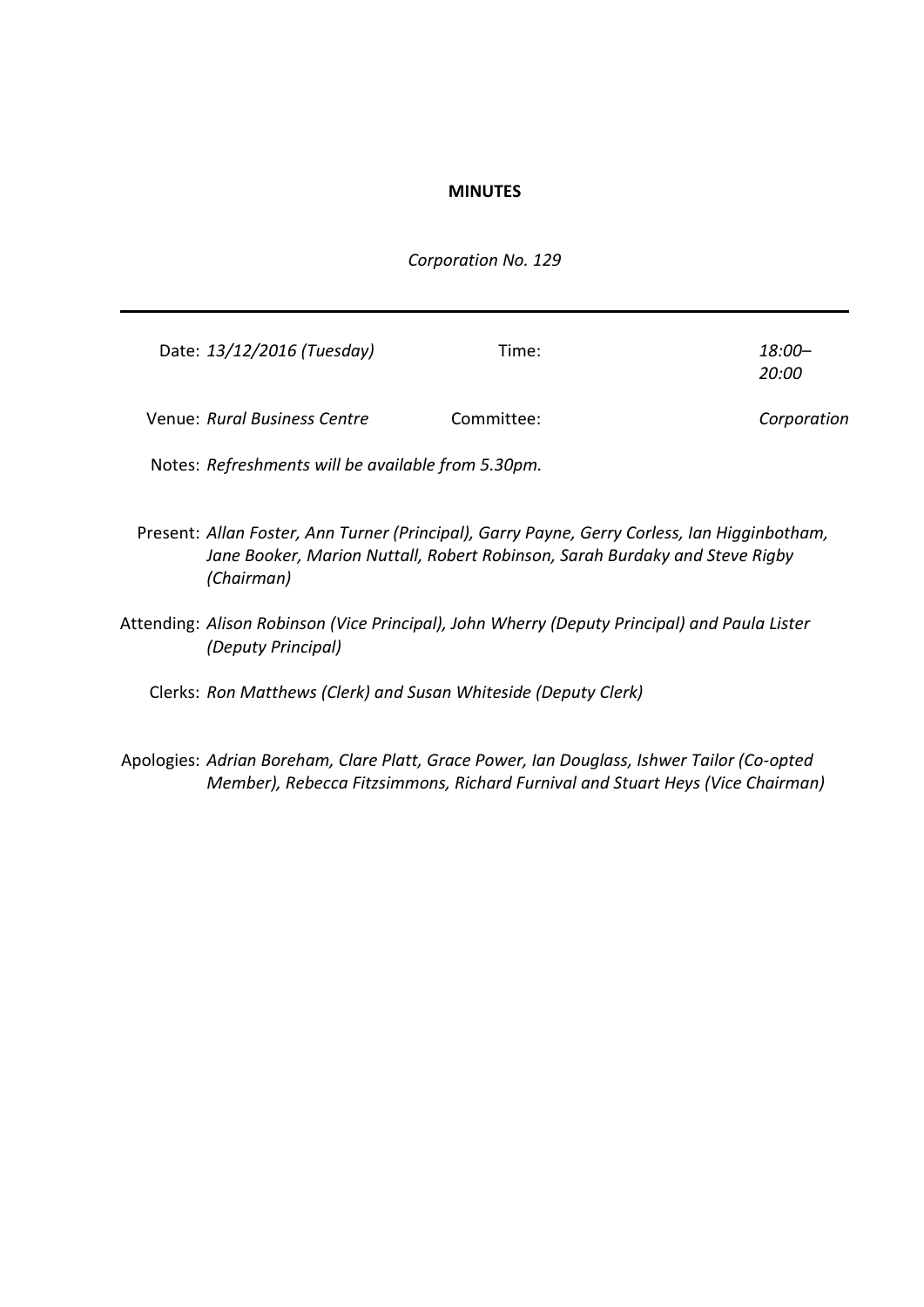#### *Public* Minutes

| Item description: |
|-------------------|
|                   |
|                   |
|                   |
|                   |

#### **111.16** *Decision Attendance of Co-opted Governors and Members of Management*

Standing Order 13 states that:

*As a matter of policy all meetings of the Corporation and its Committees will be held in private. The agendas and minutes and supporting papers of its public business will be made available to the general public.*

#### *However:*

*(a) The Principal shall be authorised to invite members of staff to attend in their employed capacity for both public and confidential business as appropriate and in accordance with Standing Order 25.*

*(b) The Corporation however, may exclude members of staff from attending any business that it deems necessary.*

*(c) Attendance by other persons shall be at the discretion of the Corporation following advice from the Principal or Clerk.*

However, the Corporation does encourage Co-opted Governors to attend and take part in the discussion and debate.

#### **Resolved:**

## **That Management attend the meeting for the public and confidential agenda items.**

#### **112.16** *Apologies for Absence*

*Record*

Apologies have been received from:

Richard Furnival, Ishwer Tailor (Co-opted Committee member), Ian Douglass, Clare Platt, Stuart Heys, Adrian Boreham, Rebecca Fitzsimmons and Grace Power.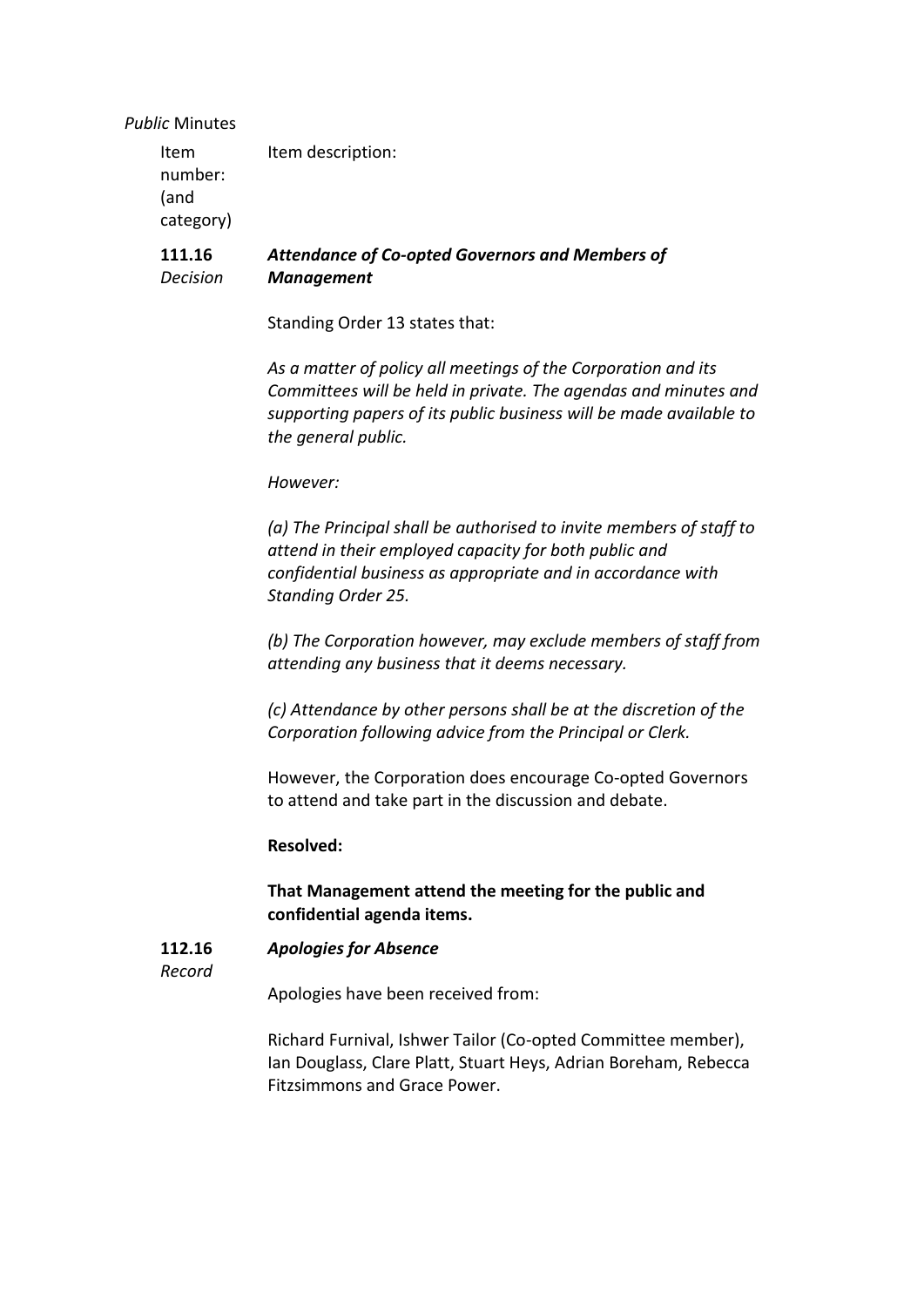#### **113.16** *Public Minutes of Previous Meeting*

*Decision*

The public minutes of meeting number 128 held on Tuesday 25 October 2016, were signed and agreed as a true and correct record.

#### **114.16** *Declarations of Interest*

*Record*

There were no declarations of interest made in respect of items on the public agenda.

#### **115.16** *Chair's Opening Remarks*

## *Information*

The Chair addressed the Corporation and provided an update on his recent activities on behalf of the College.

## **Marion Nuttall retiring Governor.**

Marion Nuttall was attending her last formal meeting and would retire from the Board on 31 December 2016. The Chair paid tribute to her excellent contributions over eight years as a Governor and two years as a Co-opted Committee member. During this period, she had served on the Quality & Standards Committee as a member and as Chair and had spent some of the years serving on Audit & Governance Committee. All present acknowledged the value her educational experience had brought to the role and thanked her for her commitment to the Governor Engagement Programme. Management echoed the sentiment commenting on the commitment, passion and rigour she had demonstrated over the years.

Marion responded saying that it had been a privilege and a pleasure to have been able to be involved in Governance in the College. She thanked her colleagues, and wished to express her thanks to the Executive and staff she had met and liaised with in her time at the College.

## **Resolved:**

## **That the Chair's remarks be received.**

## *Correspondence*

*Information*

**116.16**

**Corporation gave consideration to correspondence received from the Chair of the Shadow Lancashire Combined Authority** which provided an update on progress towards the establishment of the authority. The correspondence indicated the Shadow Combined Authority could be formally established from April 2017 and outlined the programme of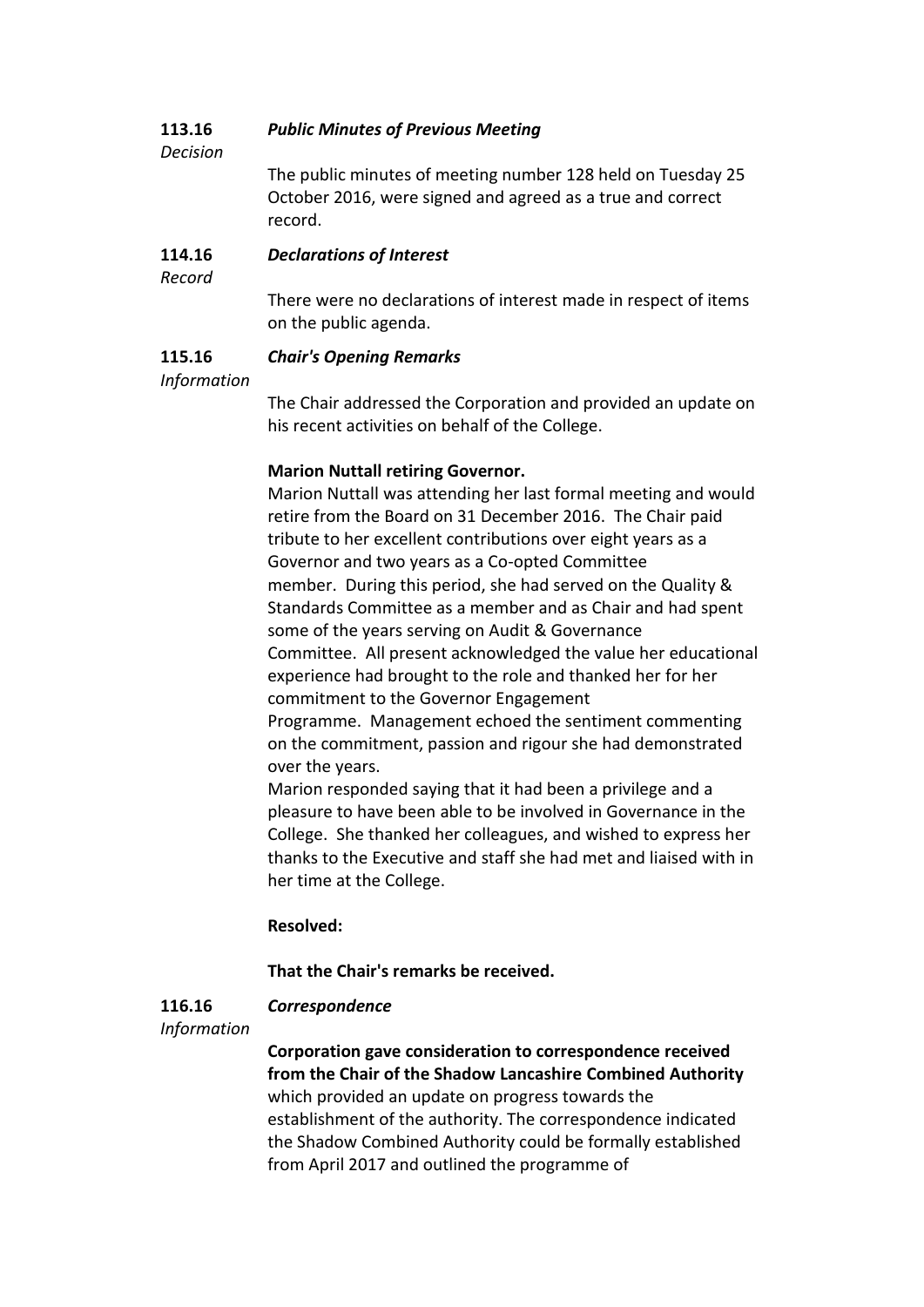activity. Members noted Wyre Council had not engaged with the initiative. A further update would be released in January 2017.

**The Policy Update September to November 2016 from the Association of Colleges** had been added to this agenda item.

**Brexit** - There is uncertainty over the post Brexit rules for students, staff and regional funding. A broad estimate was that there are 40,000 non-UK EU students in colleges (2% of the cohort), 4,000 staff (2% of the workforce) and £100 million in annual income (1.5% of the total). The UK Government would honour student loan payments for students who start courses in 2017.

**Autumn Statement** - The latest allocations to Local Enterprise Partnerships from a £1.8 billion pot were due to be made in the coming weeks.

**College Funding** - There was no firm information on the 2017- 18 funding process for 16 to 18 education and the adult education budget, but the indications were that there would be very few changes.

**Apprenticeships** - DfE had published updated apprenticeship funding plans in late October and invited applications for its Register of Apprenticeship Training Providers and for a tender for apprentices in small and medium employers. Colleges, universities, training providers and employer providers will not find out until March 2017 whether they have been successful in the procurement for a programme due to start in May 2017.

**Grammar schools** - The Treasury's Autumn Statement included £200 million in funding between 2017 and 2021 for grammar schools in England. AoC's response to the consultation will focus on the issues with immediate relevance to colleges: the risk of more unplanned sixth form expansion and even lower GCSE achievements as a result of further fragmentation in the schools system.

**Education legislation** - DfE will not be presenting planned education legislation for the time being.

**Technical and Further Education Bill -** The Bill proposes an extension to the role of the Institute for Apprenticeships (IFA) to cover technical education, ensures that the Individual Learner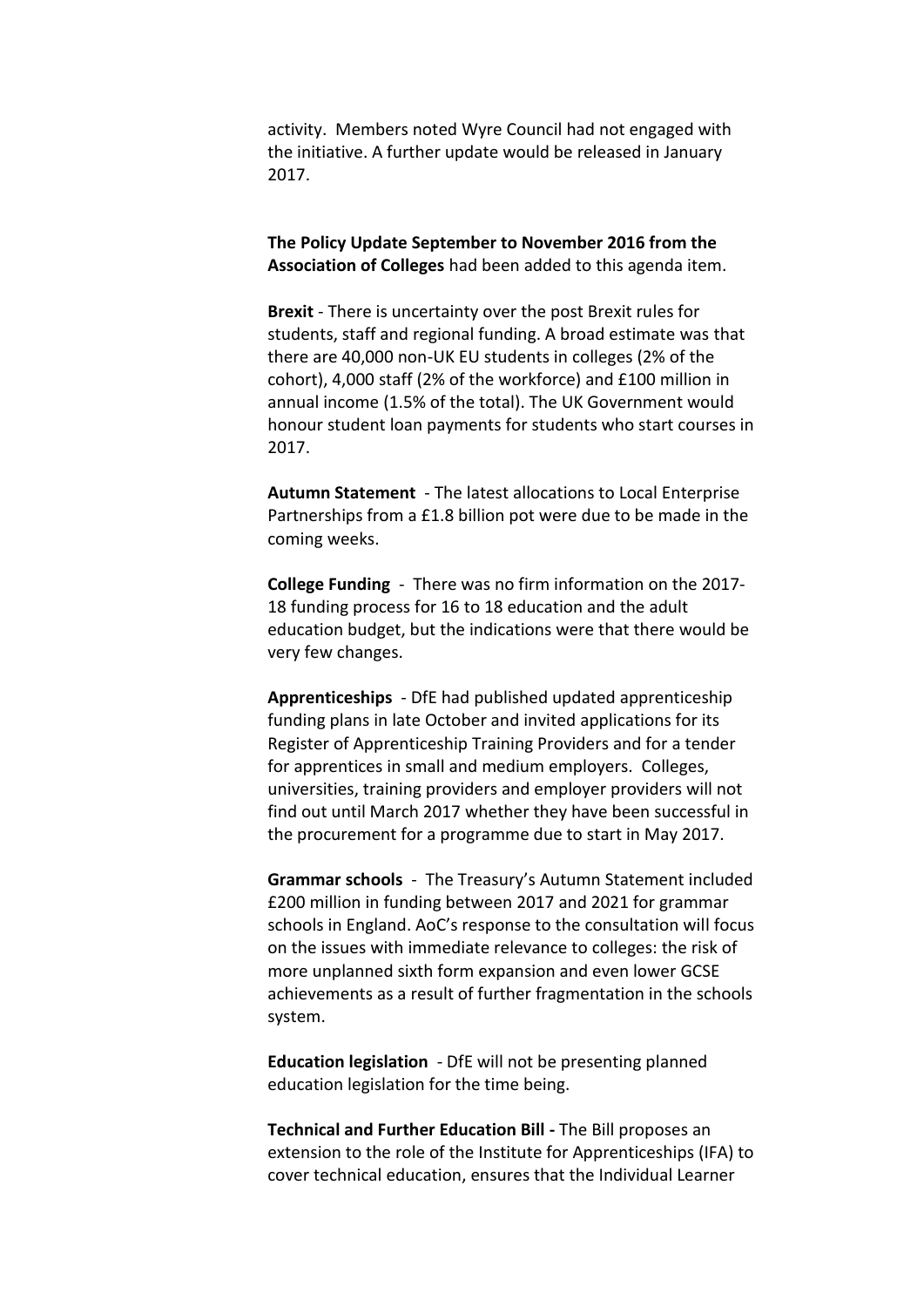Record is still used when skills devolution happens and implements the college insolvency provision. The insolvency aspects of the Bill involve a major change in college law because they extend company law provisions to FE corporations in a number of circumstances while also creating a new special administration procedure to be initiated by the Secretary of State. Implementation is not due until the start of the 2018-19 academic year.

**Sainsbury report and post-16 skills plan** - Officials continued to work through the autumn on the establishment of the Institute for Apprenticeships and Technical Education, the setting up of panels and early design work on the new routes and the surrounding detail.

**Higher Education** - The Higher Education and Research Bill would reshape HE regulation in 2018. An amendment gives the new Office for Students a duty to oversee the financial health of the HE sector. This came in the same week as the HEFCE report which described university surpluses of 2-4% of income as inadequate. AoC has continued to work with officials to ensure that the implications for colleges are understood.

**Skills Devolution** - The uncertainty about the Government's devolution plans delayed DfE/SFA announcements on the adult education budget for 2017.

**Ofsted** - The new HM Chief Inspector, Amanda Spielman will be in post in 2017. Ofsted's approach has resulted in an increase in requests for AoC support and also in a rising number of college complaints about the process. Ofsted's planned consultation on college campus inspection continues to be delayed.

**Area Reviews** - The first 13 area review reports recommended a large number of changes in the colleges covered. There had been 11 college mergers so far in the 2016 calendar year and another 8 expected in spring 2017 plus the first few sixth form academy conversions. It was expected that the merger count would reach 35 to 40 for the period 2015 to 2018 involving around 80 colleges.

DfE published area review implementation guidance in October and the new FE Commissioner Richard Atkins started in November. The programme itself runs until March 2017.

#### **Resolved:**

**That the correspondence be received**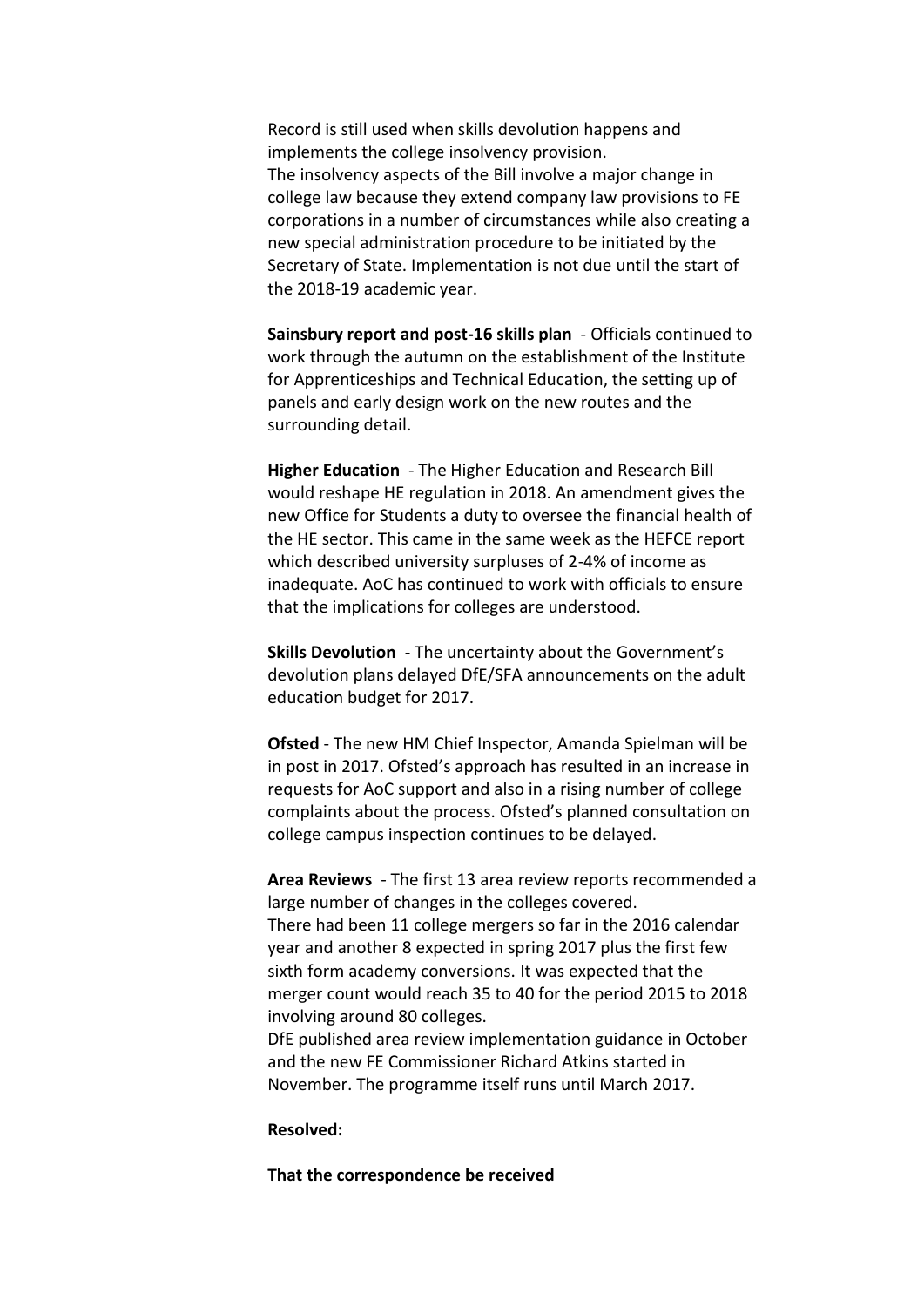#### **117.16** *Report of the Myerscough Students Union (MSU)*

### *Consultation*

Corporation gave consideration to the Myerscough Students Union Report for the Autumn Term.

Members were pleased to hear that social events were being well attended, bicycle hire continued to be popular and fundraising for the student's charity of the year, the Peoples Dispensary for Sick Animals (PDSA) was underway. The MSU continued its sustainability activities linked to the accreditation scheme 'Green Impact'. This was progressing as were plans for community involvement and renewal of the 'Fairtrade College' title. In addition there had been further recruitment to the MSU Committee.

### **Resolved:**

#### **That the Myerscough Students Union Report be received.**

# **118.16**

## *Governor Involvement Strategy*

#### *Information*

Governors informed Corporation of involvement they have had with the College since the last meeting.

**Research Conference** - Marion Nuttall (MN) reported on a good, well attended event and had attended the sessions in Sports Performance and Arboriculture and the student poster presentations on Animal Welfare.

**Foundation Learning -** MN made positive comment on the personal social development and distance travelled.

**General Education -** MN had visited this learning area.

**Bespoke Engagement Day** - Garry Payne (GP) commented on an interesting and informative day visiting a large number of areas and having an opportunity to listen to staff and students and recommended others take advantage of the Engagement programme with opportunity to request bespoke visits for small groups of Governors at a time.

**FFIT Centre -** Gerry Corless (GC) and Alan Foster (AF) had attended the public Open Day and had met students, staff and past students.

**Recruitment Open Morning -** AF had attended the event.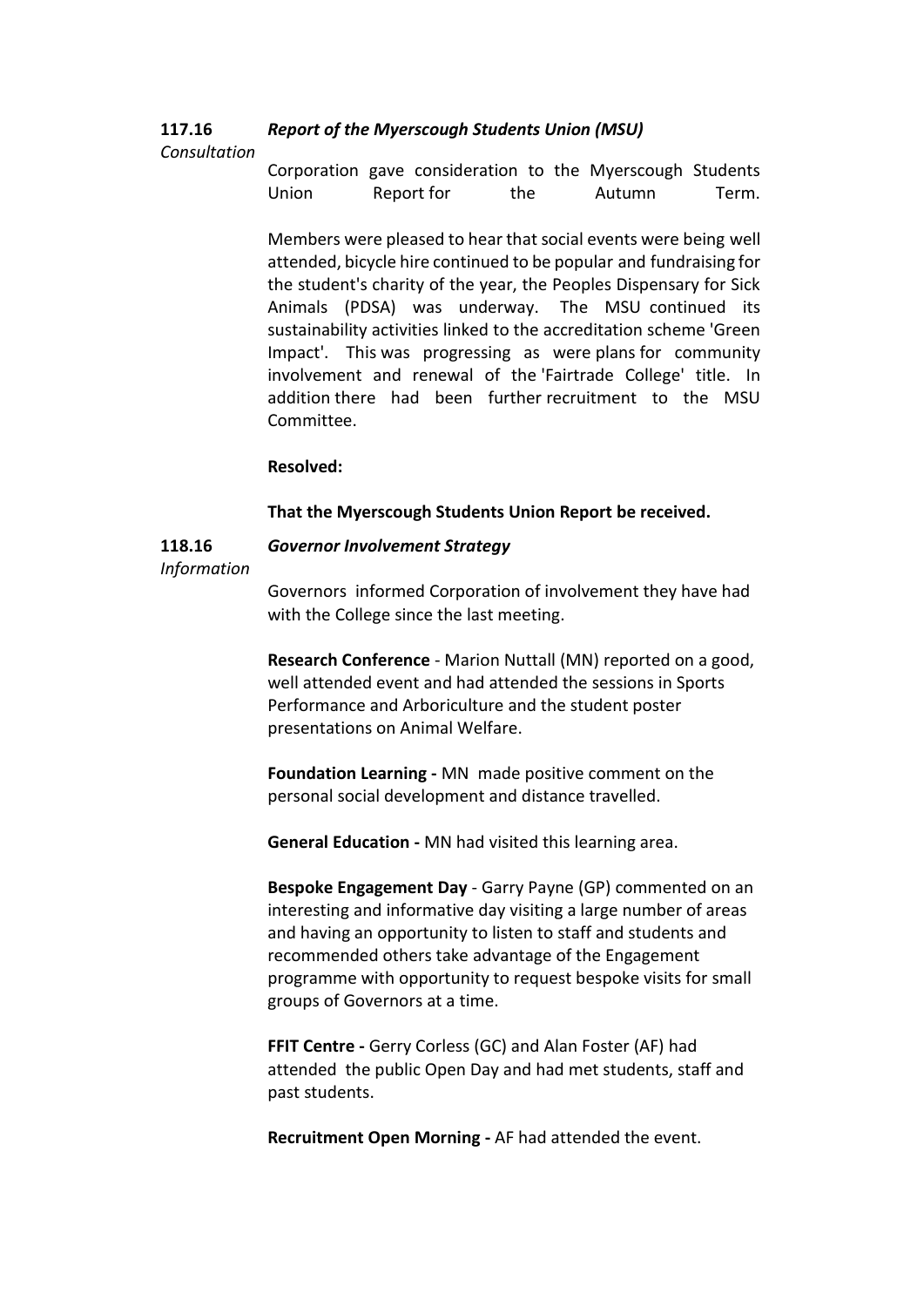**FE Performance Boards** - Attended by GC, AF and Jane Booker. Governors were assured of the honesty and transparency of the process and noted the commitment of staff in their efforts to motivate students to remain on their course of study through to achieving the qualification.

**FE Course Representatives Meeting** - IH made comment on the challenges of managing student expectations regarding resources, provision of an environment to satisfy HE students in an FE College. He reported on a productive meeting where issues raised were specific and handled well by staff.

#### **Resolved:**

**That the Report on the Governor Engagement Programme be received.**

#### **119.16** *Decision Financial Statements Auditors Report and Financial Statements for the Year Ended 31 July 2016 and External Auditors Finding Report*

Both the Audit & Governance and the Finance & Resources Committees had considered the *Financial Statements Auditors Report and Financial Statements for the Year Ended 31 July 2016 and External Auditors Findings Report for the Year Ended 31 July 2016* and recommended them to the Corporation for approval.

Corporation noted the accounts, prepared under the new accounting standard, presented a sound financial position and that Finance & Resources Committee had not considered it necessary for attendance from the external auditor at the Corporation meeting, as the Committee had been satisfied with full explanations and responses to questions.

It was confirmed to Corporation that no adjustments to the final pre audit management accounts were required and the accounts gave strong assurance of the strength of the College's financial processes with no recommendations for action to be included in the audit findings report.

Corporation noted financial management in the College was graded 'Outstanding' and the Financial Health grade was 'Good' according to expectation in line with management financial projections. Corporation also noted that the auditors had commented on a smooth process with exceptional advance preparation of documentation, and that the Finance team, notably Janet Whiteside should be congratulated on this.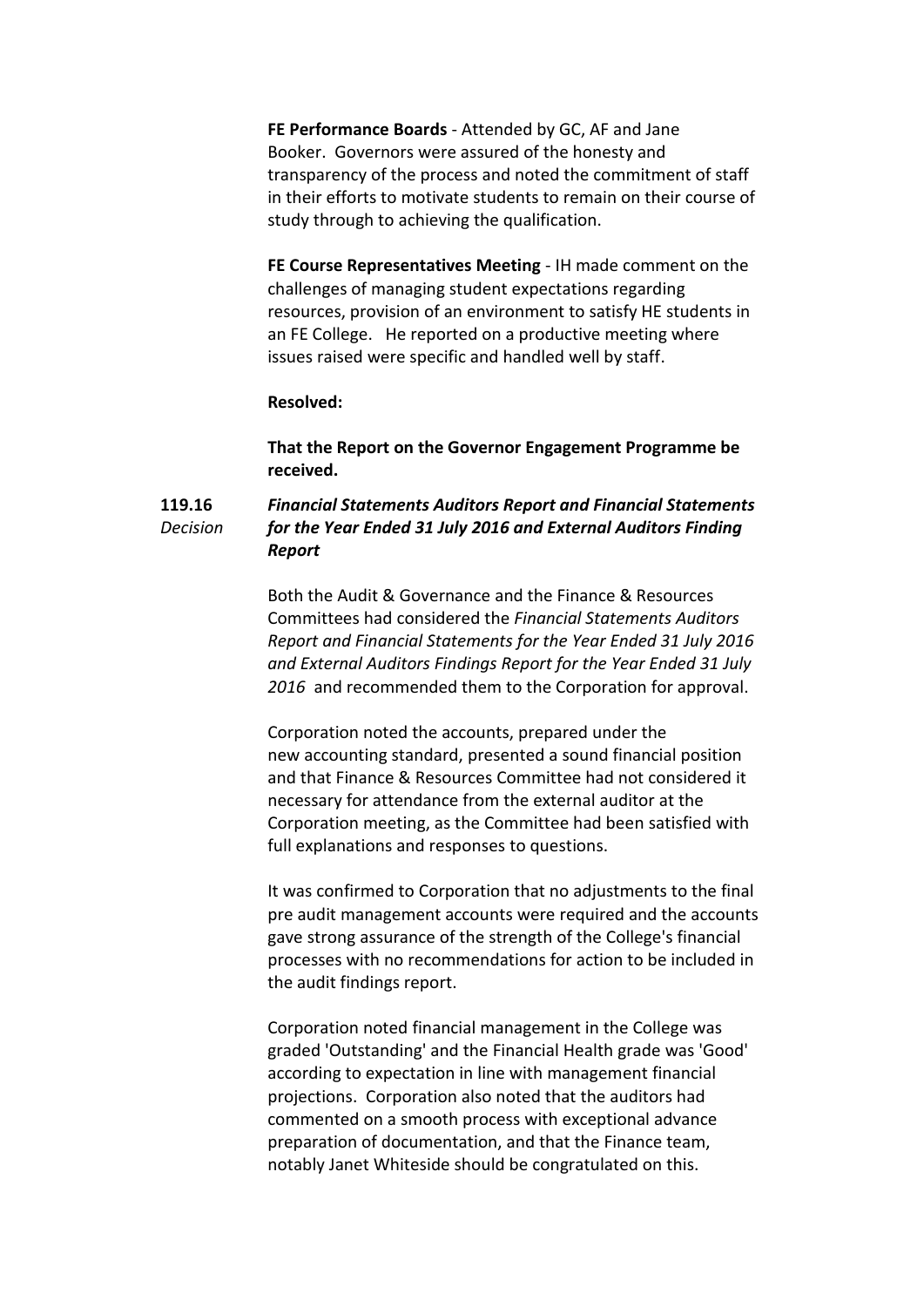**Resolved:**

- 1. **That the external audit findings report for the year ended 31 July 2016 be approved.**
- 2. **That the draft letter of representation (financial statements) be approved.**
- 3. **That the draft letter of representation (regularity) be approved.**
- 4. **That the Auditors opinions in respect of the Financial Statements Audit and Regularity Audit for 2015 / 2016 be approved.**
- 5. **That the Audited Annual Accounts with Members Report for the year ended 31 July 2016 be approved.**
- 6. **That the accounts be forwarded to the SFA prior to 31/12/2016.**
- 7. **That the dedication and work of the College Accountant Janet Whiteside be acknowledged.**

#### **120.16** *Decision Draft Annual Report of the Audit and Governance Committee to the Chief Executive Officer and the Corporation for the Year Ended 31 July 2016*

The Draft Annual Report of the Audit & Governance Committee to the Chief Executive Officer and the Corporation for the year Ended 31 July 2016 was considered at the last meeting of the Audit and Governance Committee

Corporation endorsed the Audit & Governance Committee recommendation that the statement below be agreed and noted that the Committee had found no evidence of impropriety.

'The Audit & Governance Committee is of the view that it has operated effectively and fulfilled its obligations as identified in its Terms of Reference. It is also of the opinion that the College's audit arrangements, the internal control systems, value for money policy and procedures, financial controls, framework of governance, risk management and control are adequate, operating effectively and its processes secure economy, efficiency and effectiveness and can be relied upon.'

## **Resolved:**

**That the Annual Report of the Audit & Governance Committee to the Chief Executive Officer and Corporation for the year ended 31 July 2016 be approved and signed by the Chair of the**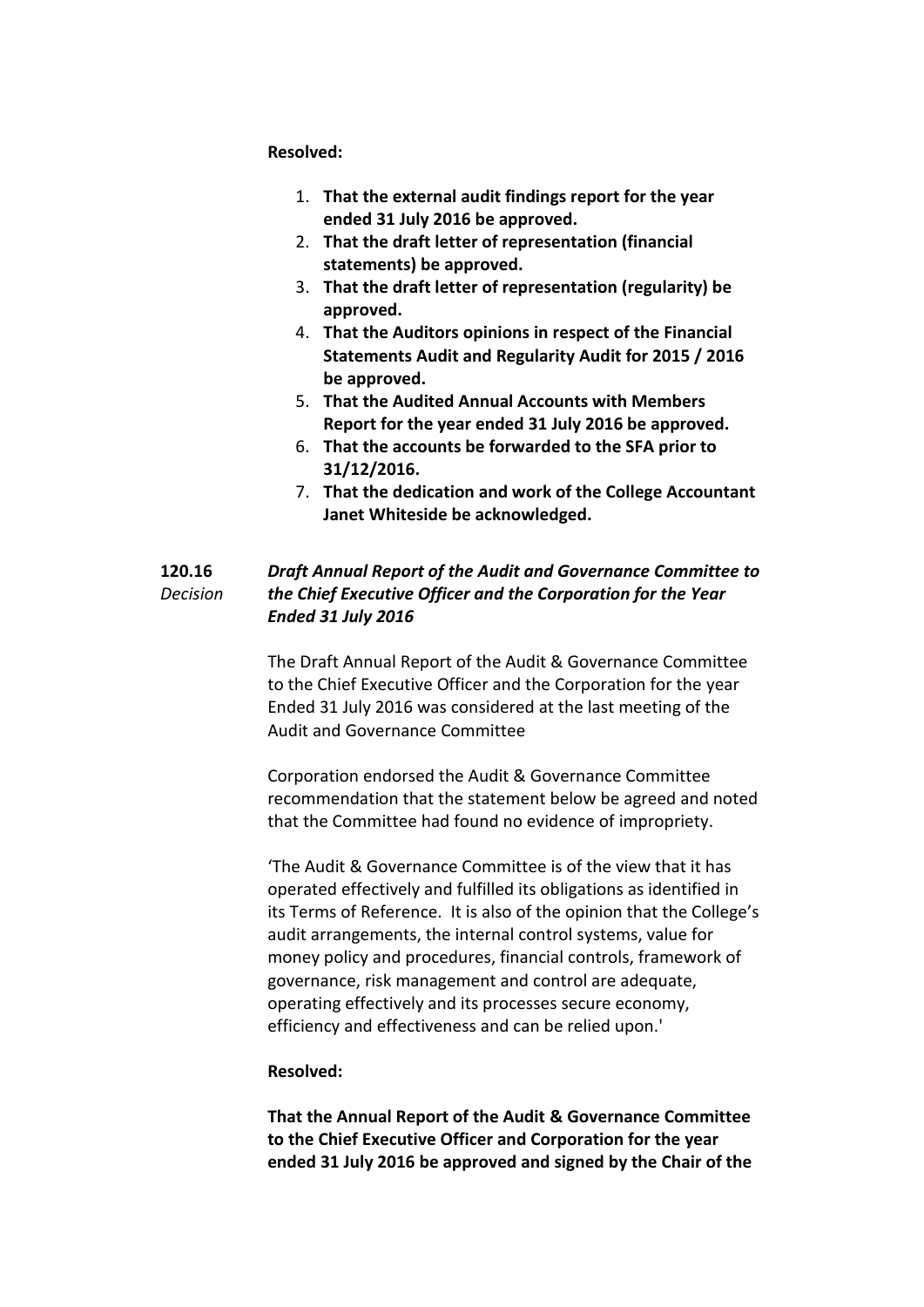## **Audit & Governance Committee and submitted to the Skills Funding Agency.**

#### **121.16** *Myerscough College Self-Assessment Report 2016*

*Decision*

The self-assessment report (SAR) is an integral and fundamental part of the College Quality Improvement Cycle. The SAR informs College policy and strategic planning through Quality Improvement Plans (QIPs) at varying levels from subject courses, support areas through to leadership and management. The process allows the College to critique its own performance and provision, analyse activities and apply different approaches to either foreseeing challenges or identifying ways of resolving them which is essential if an organisation wishes to maintain the momentum required for continuous improvement.

An event for Corporation had been held on Tuesday 6 December where Governors had concentrated on a detailed assessment of the College SAR. Suggestions made at the meeting would be incorporated into the final document.

The College had maintained its self assessment of Grade 2 although there was an increase in the number of outstanding areas. Grades were aligned with the Ofsted framework. Personal Development, Behaviour & Welfare for students was graded as 1.

Three academic areas, Greenspace & Creative Studies, Motorsport & Agricultural Engineering and Sport had improved from a Grade 2 to a Grade 1 'Outstanding'

There had been sustained developmental work in Foundation Learning which was yielding results with the area moving from a Grade 3 to a good Grade 2.

Equine and General Education remained as a Grade 3, requires improvement.

There were no dips in performance in the Support areas, overall performance had improved with 7 areas achieving Grade 1 'Outstanding'.

For the Cross College SARs there were no dips in performance, Apprenticeships and Skills had moved from a Grade 3 to a Grade 2 and Residential maintained its Grade 1 'Outstanding'.

Corporation wished to pass their gratitude to Paul McGrail, Assistant Principal Quality, Learning and Development in facilitating the training event, complete with quiz.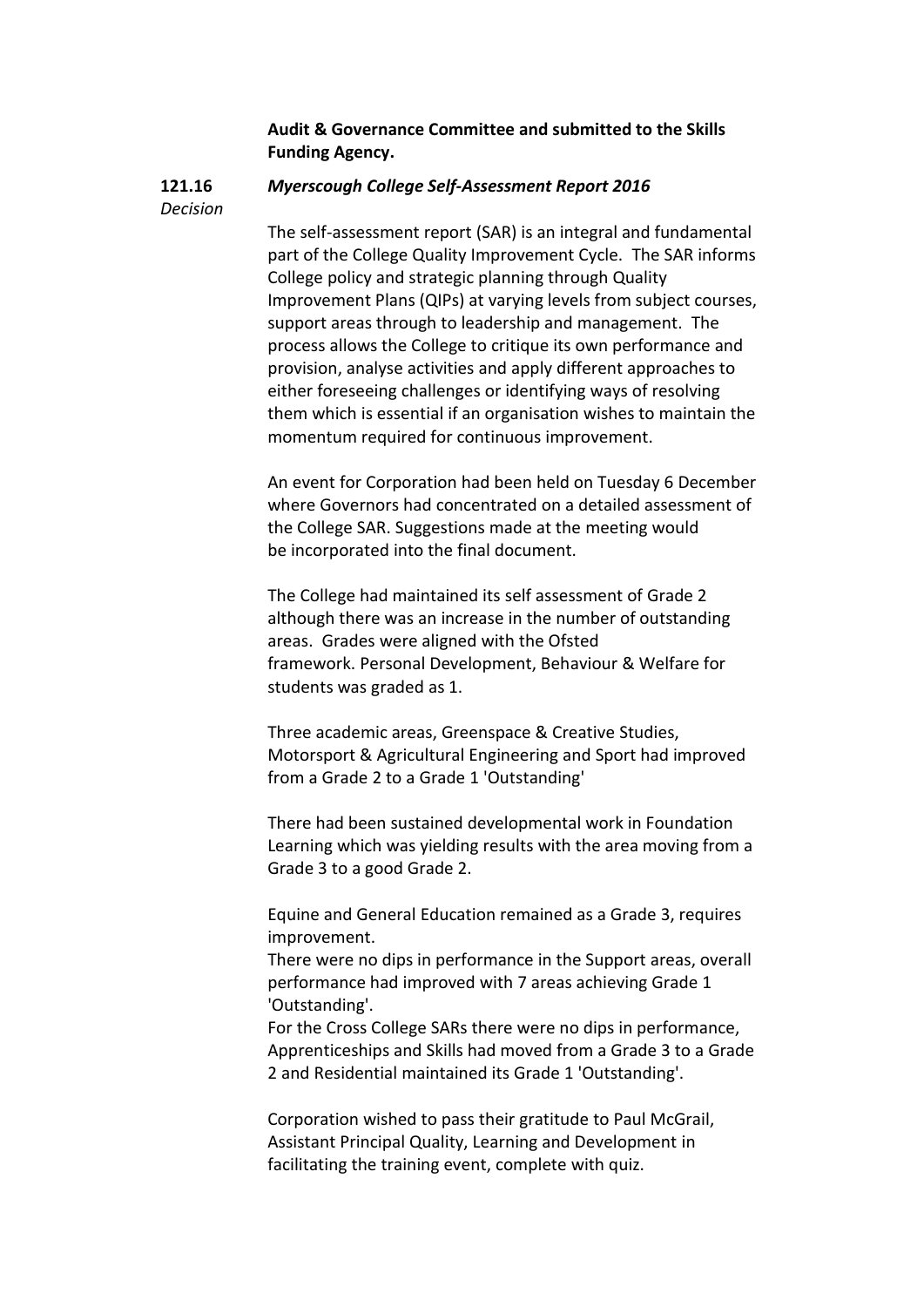**Resolved:**

**That the College Self-Assessment Report for 2016 be approved and submitted to the relevant authorities.**

#### **122.16** *Decision Report of the Audit and Governance Committee 2 November 2016*

Corporation gave consideration to the report from the Audit & Governance Committee meeting held on 2 November 2016.

## **Annual Risk Management Report and the Full Risk Management Plan 2015/2016**

Corporation noted the significant areas of risk for 2015 / 2016. Risks were scored according to likelihood and effect using a 5x5 matrix to provide an overall risk factor score. The report indicated current practice and changes were highlighted. The process supports the assurance statement.

#### **Resolved:**

**That the Annual Risk Management Report and the Full Risk Management Plan 2015/2016 be approved.** 

#### **Revised Strategic Risk Register**

Corporation gave consideration to the revised Strategic Risk Register and proposal that key strategic risks be managed at Board level and that each Committee consider the risks relevant to its function. Audit & Governance Committee would retain responsibility for overall management of risk. Key risks were referenced to the College strategic objectives. Risks had been scored pre mitigation actions, ''inherent'' and post mitigation actions, ''residual''.

Corporation expressed satisfaction with the new approach.

#### **Resolved:**

**That the Strategic Risk Register approach and Key Strategic Risks be agreed.**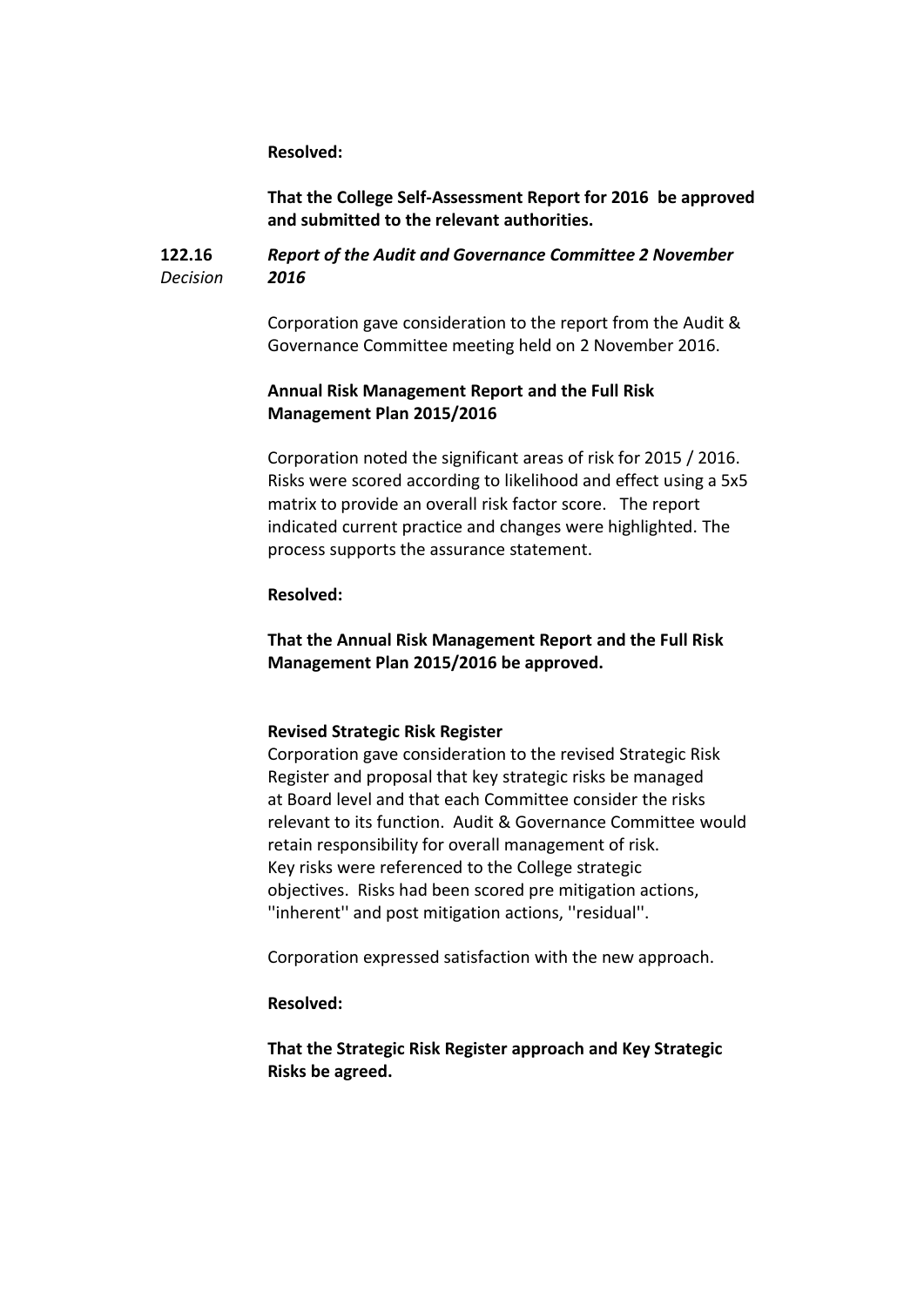## **Appointment of Chair and Vice Chair of the Committee for 2016 / 2017**

Audit & Governance Committee had re-appointed Gerry Corless as Chair of the Committee and Garry Payne as Vice Chair for the ensuing twelve months.

## **Financial Statements Auditors Report for the Year Ending 31 July 2016 and External Auditors Findings Report to the Audit & Governance and the Finance & Resources Committees.**

Audit & Governance had considered the draft documents and made recommendations for Corporation approval. Corporation had considered the final documents earlier in the meeting, minute 119.16 refers with Corporation concurring with Committee recommendations and approving the documents, together with the letters of representation and Auditors opinions and regularity conclusion as submitted.

## **Annual Report of the Audit & Governance Committee to the Principal/Chief Executive and Corporation for the Year Ended 31 July 2016**

The document had been considered earlier in the meeting, and Corporation concurred with the Audit & Governance Committee recommendation and approved the final document as submitted, minute 120.16 refers.

#### **Audit & Governance Committee Terms of Reference**

The Committee had reviewed its terms of reference, which were included as part of its Annual Report and concluded that they remained fit for purpose.

#### **Internal Audit Progress Report and Summary Report Update.**

Audit & Governance Committee had expressed satisfaction with progress to date on the recommendations.

#### **Data Returns Report**

All returns for 2015 / 2016 had been submitted on time. The first return for 2016 / 2017 had been submitted out of time due to an issue with the system which the supplier was addressing. The SFA were kept fully informed and were supportive of the College over the delay.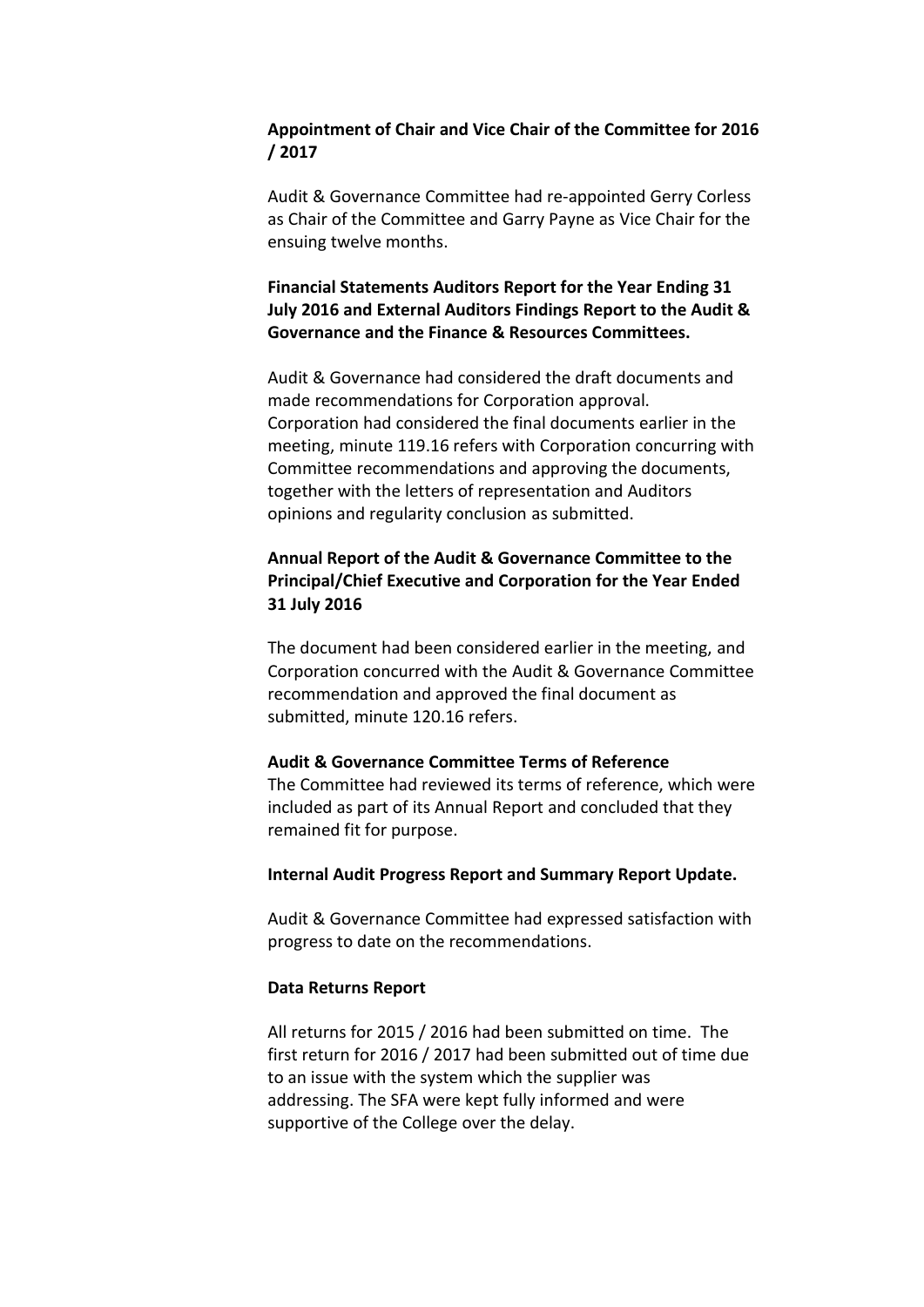#### **Draft Governance Self-Assessment report 2016**

Governance was graded 2, 'Good'. Actions would be incorporated into the Governance Quality Improvement Plan which would be monitored throughout the year.

#### **Skills Audit 2016**

The Skills Audit aided identification of the overall make-up of the Board and supported decision making in recruitment to the Board.

#### **Corporation Vacancies - Governor Marion Nuttall**

Audit & Governance Committee had paid tribute to retiring Governor, Marion Nuttall who was attending her last meeting of the Committee.

A panel was agreed to interview a candidate who had relevant educational experience with a view to filling the vacancy left on the Board.

## **Annual Review of Decision Making Processes of the Corporation**

Corporation noted that Audit & Governance Committee had agreed that the documents remained fit for purpose.

In accordance with the Code of Good Governance the Terms of Reference of individual Committees were being reviewed at the relevant meetings.

#### **Governor Training**

No further training had been planned due to the number of additional meetings and training that had taken place to enable Governors to be effectively informed for the support and decision making required for the Area Review process. The annual Governor Away Event traditionally held in January was being postponed until the Area Review process had completed, which was scheduled for February 2017. Corporation noted that since the meeting Governors had requested a training / information session to support their decision making. The event was planned for 30 January 2017

#### **Resolved:**

**That the above matters be received.**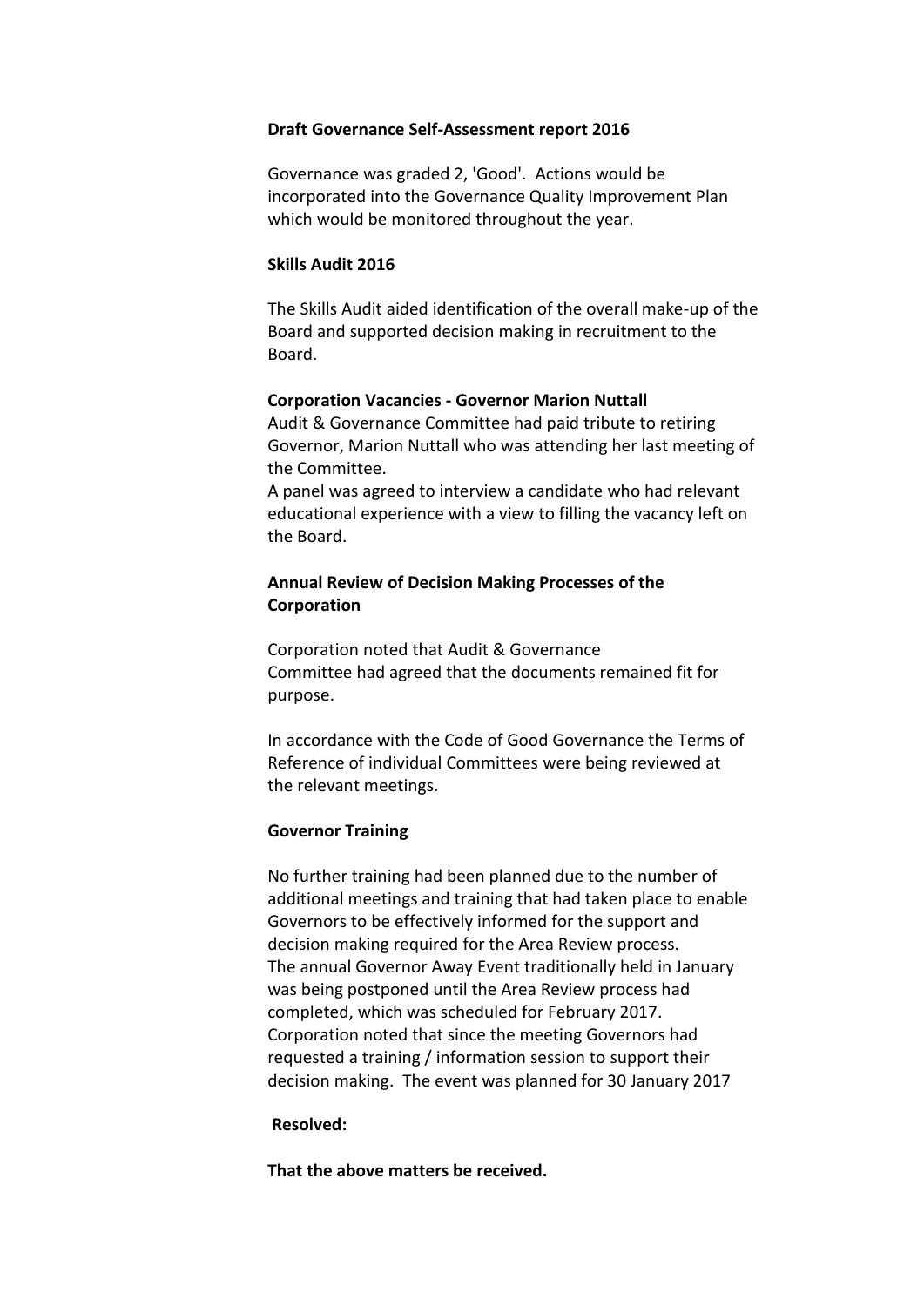#### **123.16** *Decision Report of the Quality and Standards Committee 8 November 2016*

Corporation gave consideration to the Quality and Standards Committee Report presented by the Chair of the Committee.

## **Appointment of Chair and Vice Chair**

Allan Foster was appointed as Chair for the ensuing twelve months and Marion Nuttall as Vice Chair until her retirement at the end of the year.

## **Performance Data 2016/2017**

The Committee had reviewed performance data as follows:

## **Strategic Plan Progress Report 2016/2017.**

**In Year Performance Data: - FE - HE - Apprenticeship and Skills.**

**FE recruitment** had met the funding target and was up on last year.

**HE recruitment** was below target particularly for Agriculture. The Committee explored the reasons for low recruitment and was aware of the financial impact. Corporation noted serious management time was given to the issue of recruitment. Corporation would consider recruitment further at a training event arranged for 30 January 2017. The report also included details of the Teaching Excellence Framework which had been devised to recognise and reward excellent teaching in UK higher education providers.

**Apprenticeship and Skills** recruitment was on target for the rolling programing although they were stretch targets. The current situation indicated there may be a potential to bid for growth in March.

**Teaching and Learning Report** Lesson observations were being completed earlier in the year to enable timely support to be put in place. Corporation heard that to date 48% of observations had been completed with a target for the year of 100%. Members had been encouraged by the improved rating of the observations and were assured of the robustness of the process.

**Draft Equality, Diversity and Inclusion Annual Report 2015/2016**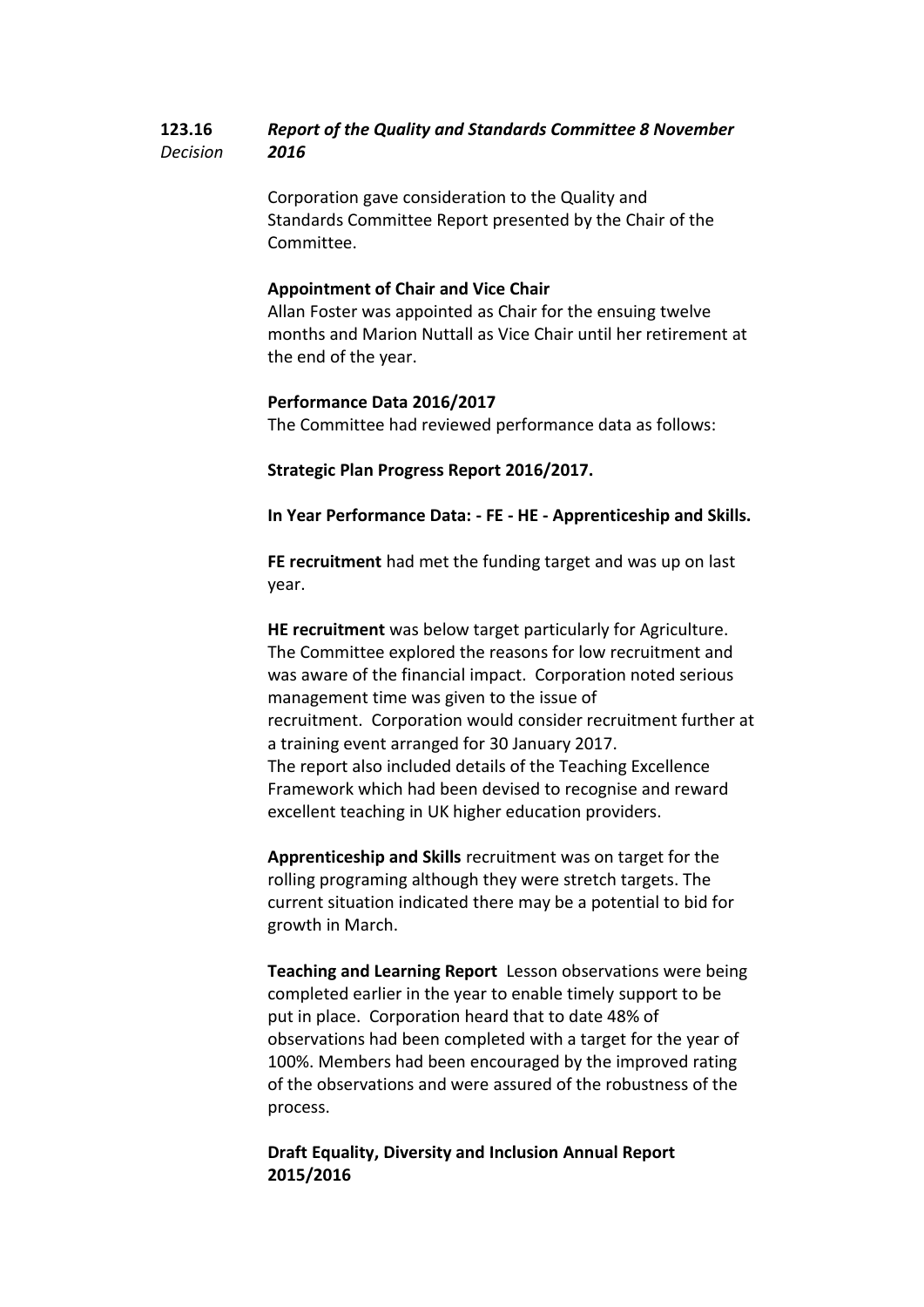The report reflected on the work that had been undertaken to advance and promote equality, diversity and inclusion at the College over the year and would be published on the College website in January 2017. Corporation was assured that the College discharged its duties according to the legal framework. Corporation noted that Investors in Diversity stage 2 had been achieved and an assessment for the 'Leaders in Diversity' award was scheduled for 8 February 2017.

## **Quality Improvement Plan 2015 / 2016** –The Final Update was received.

Corporation noted discussion had arisen around the teaching of Maths. From this the Vice Principal presented a report at the Self-Assessment Training Event held on Tuesday 6 December 2016 to inform Governors of actions from 2015 / 2016 and the approach for 2016 / 2017.

### **Academic Assurance Statements**

The Committee had noted the Higher Education Funding Council's (HEFCE) requirement for the Board to agree Academic Assurance Statements which had subsequently been provided at the Corporation meeting on 25 October 2016.

#### **Landex Peer Review Report**

The report found that Myerscough was considered to be a 'Good' college with 'Outstanding' features.

## **Terms of Reference for the Quality and Standards Committee**

Quality and Standards Committee had reviewed its terms of reference and concluded that they remained fit for purpose.

#### **Governor Marion Nuttall**

Members had paid tribute to Marion Nuttall who was attending her last meeting of the Committee which she had led as Chair.

### **Resolved:**

**That the report of the Quality & Standards Committee be received.**

#### **124.16** *Decision Report of the Finance and Resources Committee 22 November 2016*

Corporation gave consideration to the report of the Finance & Resources Committee.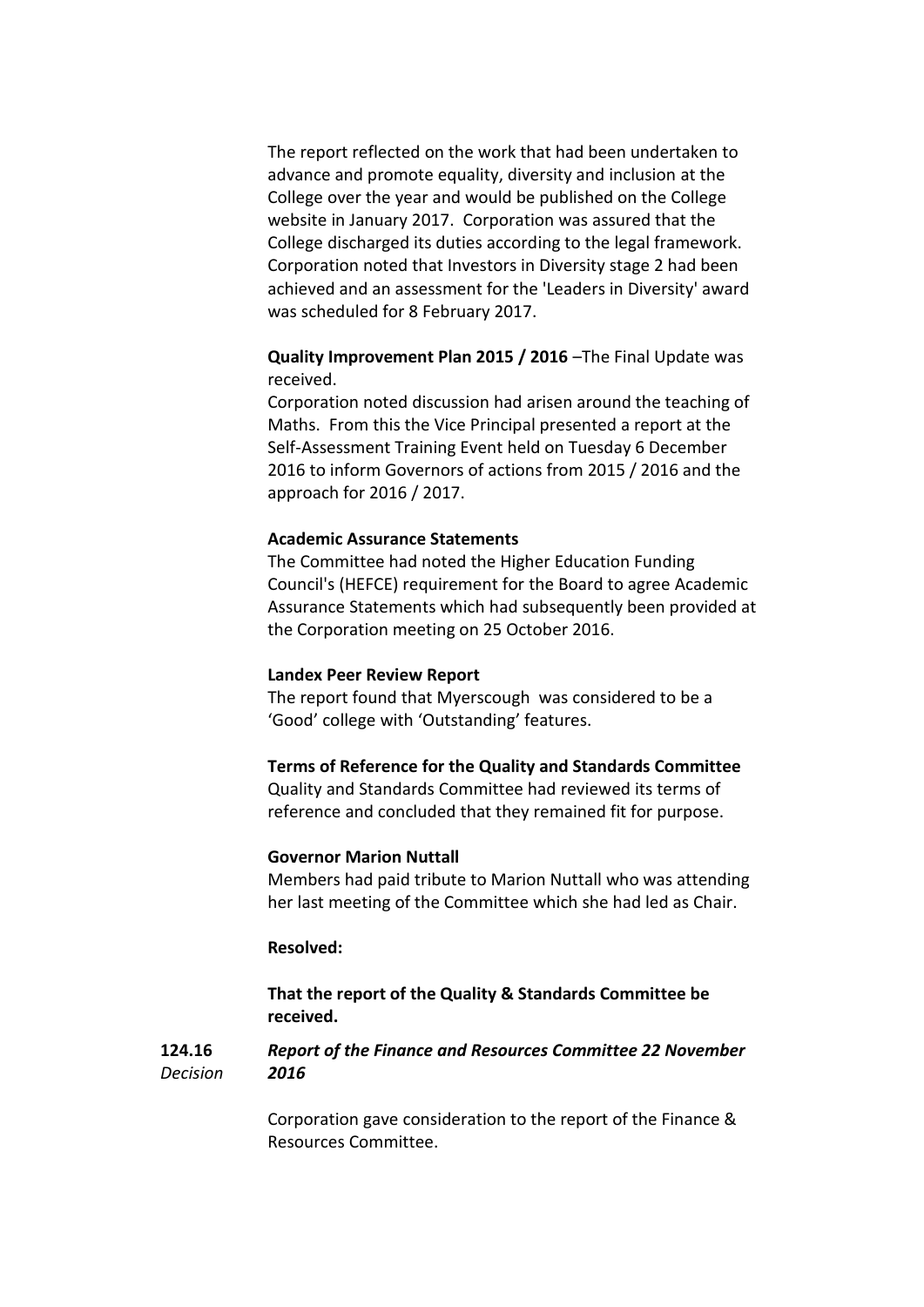**Financial Statements Auditors Report for the Year Ending 31 July 2016 and External Auditors Findings Report to the Audit & Governance and the Finance & Resources Committees.** This was considered as a separate item earlier in the meeting, Corporation minute 119.16 refers.

**The Principals Strategic Plan Progress Report 2016/2017; Financial Position Statement for Period Ended 31 October 2016;** 

**Investment Funds, Including Interest, for Period Ended 31 October 2016;**

**Capital and Revenue Cash Flow for Period Ended 31 October 2016;**

**Capital Expenditure Report for Period Ended 31 October 2016; Myerscough Ventures Report for Period Ended 31 October 2016.**

The Committee was pleased to report that overall the finances of the College remained in a healthy state.

The balance sheet was at £5.8m, a current ratio of 1:1.18 and cash days of 73. Turnover was slightly behind profile with surplus at £618k which was £37k behind budget. Whilst in the main the financial key performance indicators were just behind target the issue that occupied member discussions was low recruitment to HE and subsequent reduction in demand for residential accommodation and the resulting knock on effect to Myerscough Ventures income. The issues of HE recruitment would be subject to a management report to the Governor Event on the 30 January 2017.

**FE recruitment** was at funding level.

**Cash balances** remained strong with a sound financial position at the current time.

**The Capital Plan** profile and projects were meeting targets.

**Myerscough Student Union** Annual Accounts for the Year Ended 31 July 2016 indicated that the Association remained solvent.

#### **Overseas Visits Policy**

Minor changes to the above policy were agreed together with an agreement to increase the signing authority for senior management from the current £500 to £1,000.

### **Human Resources**

The Committee had noted that staff turnover was below national average, overall staff sickness was slightly higher than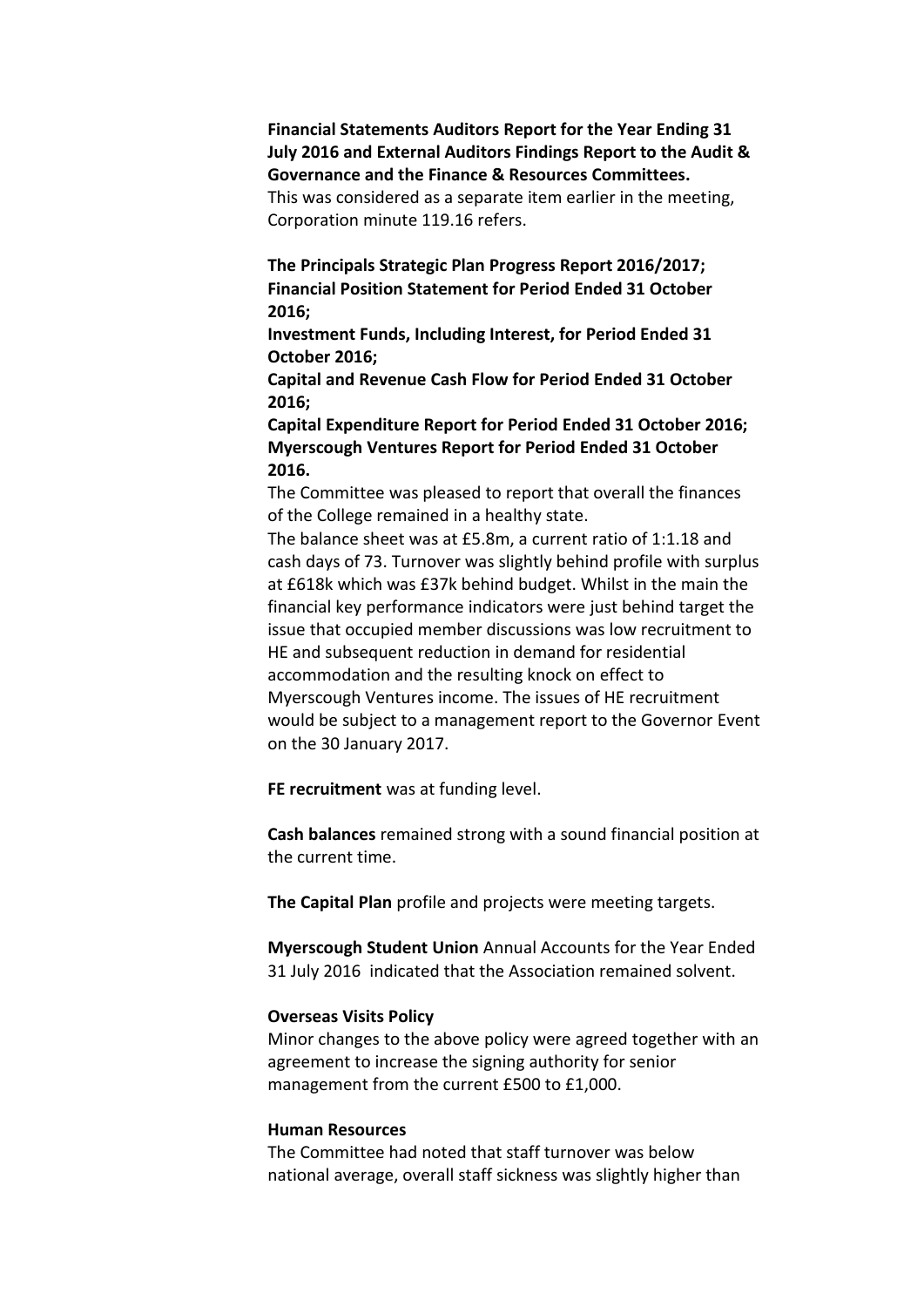target but in line with current benchmarking.

### **Health and Safety Report**

Accident statistics had not identified any particular concerns although it was noted that more accidents occurred to nonresidential under 18 female students. 4 RIDDOR reportable accidents occurred only one of which required further investigation.

## **Terms of Reference of the Finance and Resources Committee**

In line with all Committees the Finance and Resources Committee reviewed its terms of reference and requested the Clerk and the Deputy Principal, Finance and Corporate Services, review the terms of reference in line with the Financial Regulations and report back to the next meeting.

## **Resolved:**

**That the report be received.**

#### **125.16** *Audit and Governance Committee - Interview Panel*

*Decision*

The Interview Panel report was considered under confidential items, minute 134.16 refers.

#### **126.16** *Governors Event - 30 January 2017*

*Information*

A half day training event was being arranged for 30 January 2017 from 3.00pm to consider reports from management on a number of strategic issues. This was in addition to a full day training event which would be arranged for late March or April 2017.

## **Resolved:**

**That the arrangements for Governor Training be received.**

**127.16** *Accrington & Rossendale and Burnley Colleges - Merger*

*Decision*

The Principal updated members on a formal consultation process on the proposed merger between Accrington & Rossendale College and Burnley College, planned for 1 May 2017. The deadline for responses to the consultation was 12 January 2017.

The link for details of the proposed plans, together with the full consultation document and information on how to respond had been circulated. [www.burnley.ac.uk/consultation](http://www.burnley.ac.uk/consultation) and [www.accross.ac.uk/consultation.](http://www.accross.ac.uk/consultation) Corporation did not consider it